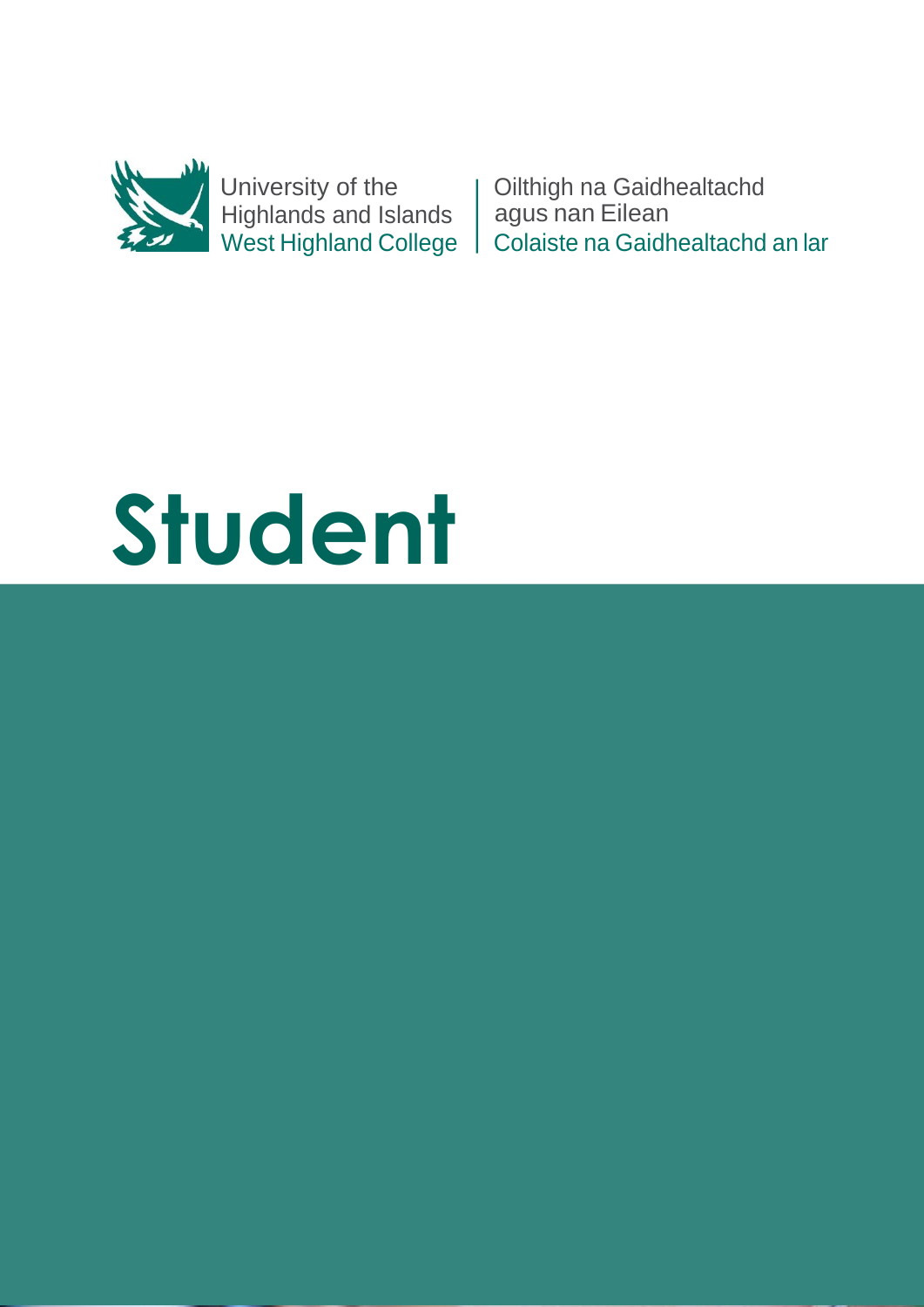#### Purpose

The Student Code of Conduct sets out expectations for all students enrolled at West Highland College UHI, the University of the Highlands and Islands and all Academic Partners. All students are expected to conduct themselves in an appropriate manner to other students, staff and external organisations.

A breach of the Student Code of Conduct will be treated as misconduct and dealt with using the appropriate procedures identified using the decision tree in in Appendix 2 of the Promoting a Positive Learning Environment Policy.

The University and Academic Partners aim to act reasonably in dealing with alleged or actual student misconduct. We seek to balance the interests of all students, staff, local communities, businesses and other organisations with whom we seek to maintain good relationships.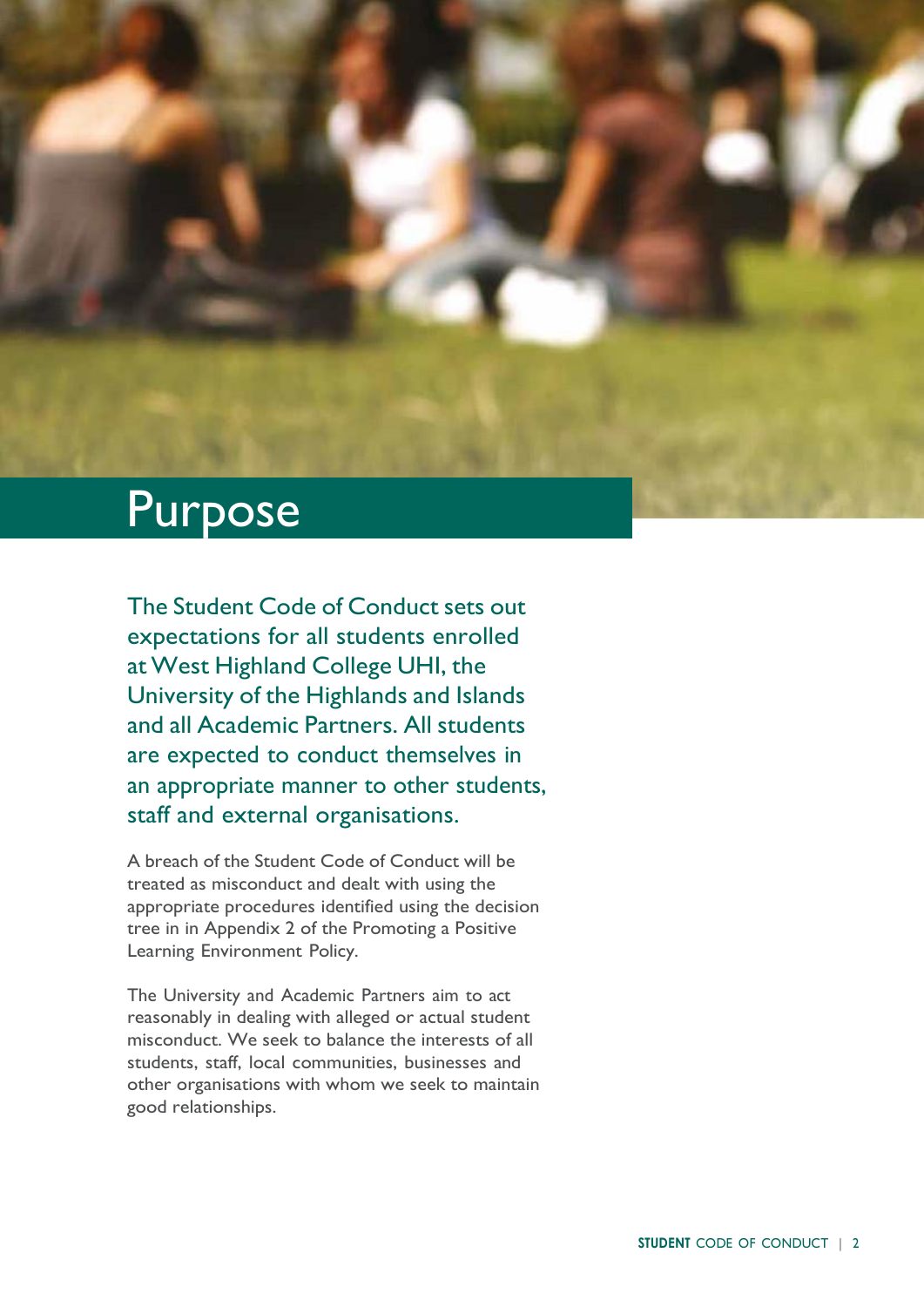## Behaviour that is expected of students

Students are expected to observe the Code of Conduct throughout their studies. The Code of Conduct applies to behaviour in both physical and online environments. Students are expected:

- To take responsibility for their own actions and conduct;
- To behave in a manner that fosters respect and understanding between all members of our community;
- To act within the law and not to engage in any activity or behaviour that is likely to bring the University or Academic Partners into disrepute;
- To value the good relationships West Highland College UHI, the University and Academic Partners have with local communities, businesses and other organisations;
- To avoid behaving or communicating in ways that are likely to cause offence, e.g. using abusive or obscene language or engaging in discriminatory or anti-social behaviour;
- To treat all West Highland College UHI and University property with care;
- To comply with requests of members of staff;
- To adhere to Health and Safety policies and protocols (including fire alarms) and to comply with any temporary changes during maintenance or repairs.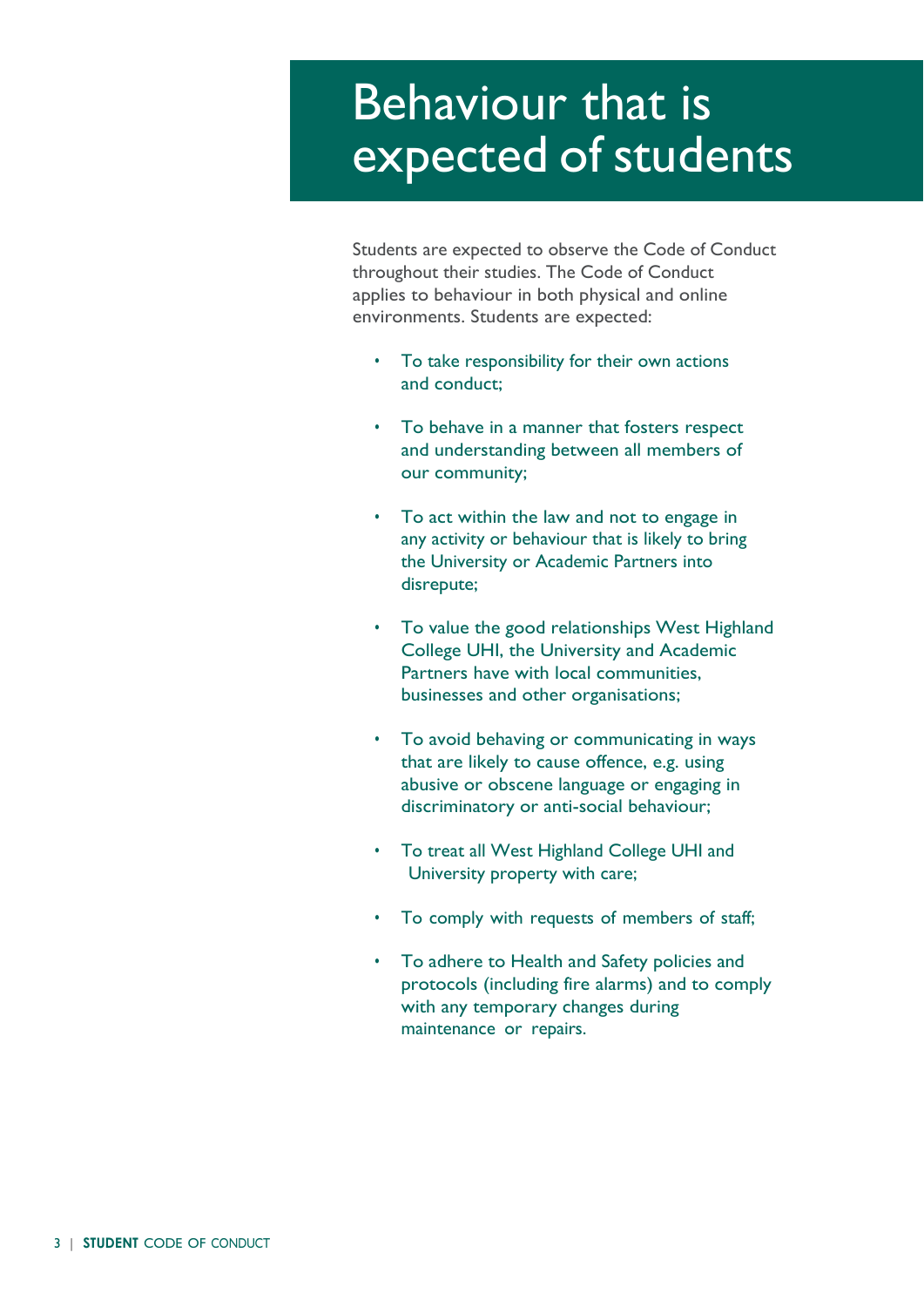#### Reporting suspected breaches of the Student Code of Conduct

Students can report suspected breaches of the Student Code of Conduct to any member of staff. Should the report be of a personal or sensitive nature, students can discuss the issue with a member of staff they trust or speak to a representative from the Highlands and Islands Students Association.

Students should remember that making vexatious or malicious allegations is a breach of the Student Code of Conduct.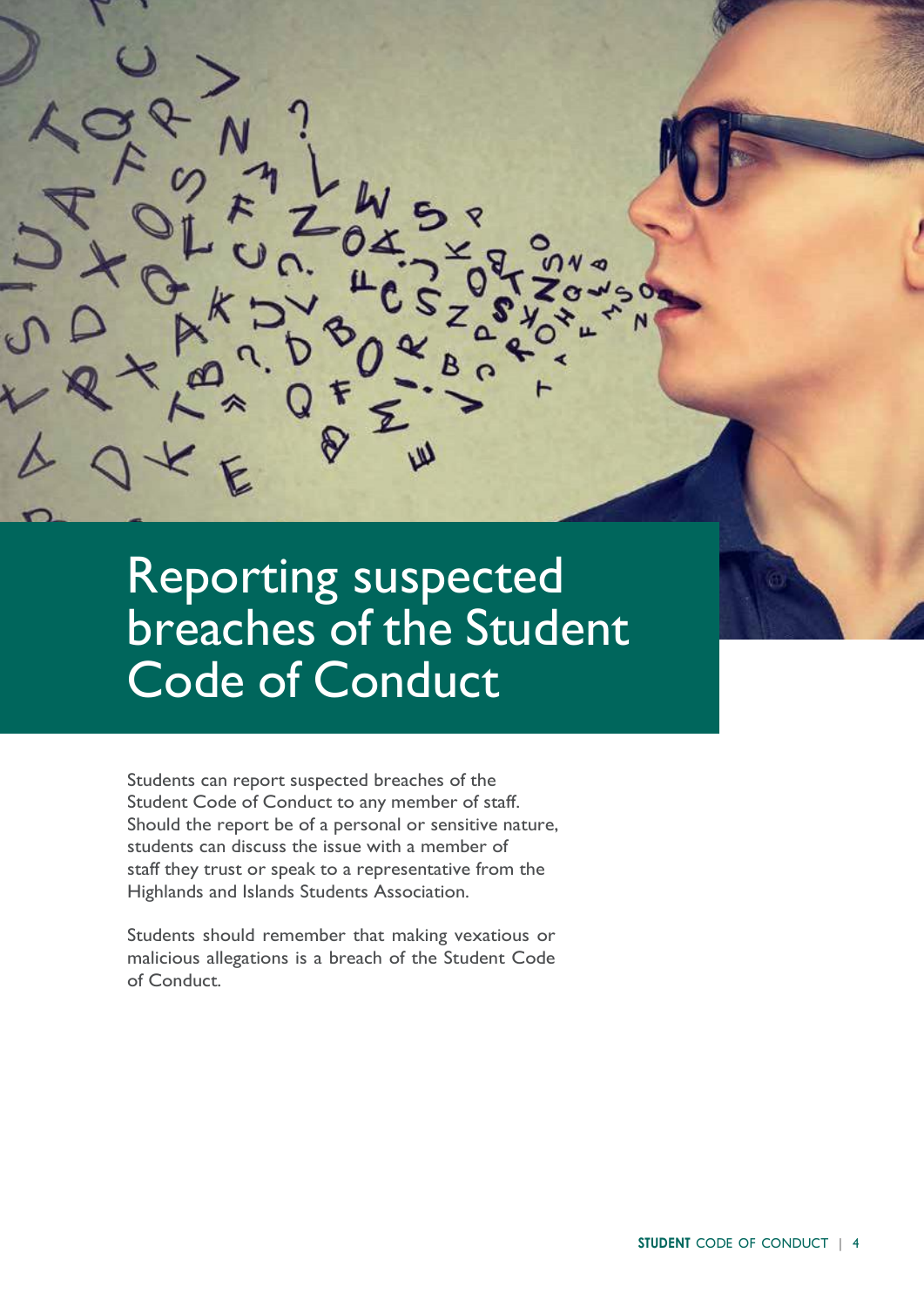#### Behaviour that will be regarded as misconduct

The table below sets out examples of behaviour that will be regarded as misconduct. These behaviours could be verbal, physical or written, in person or online. The list is not exhaustive and action may be brought against other unacceptable behaviours. Where there are reasonable grounds for suspicion that a student has breached the Code of Conduct, staff can take appropriate action to investigate.

#### People

| <b>Disciplinary Offence</b>                   | <b>Examples of Unacceptable Behaviour</b>                                                                                                                                                                                                                                                                                                        |
|-----------------------------------------------|--------------------------------------------------------------------------------------------------------------------------------------------------------------------------------------------------------------------------------------------------------------------------------------------------------------------------------------------------|
| <b>Physical Misconduct</b>                    | · Use of weapons                                                                                                                                                                                                                                                                                                                                 |
|                                               | · Punching                                                                                                                                                                                                                                                                                                                                       |
|                                               | · Kicking                                                                                                                                                                                                                                                                                                                                        |
|                                               | · Slapping                                                                                                                                                                                                                                                                                                                                       |
|                                               | · Pulling hair                                                                                                                                                                                                                                                                                                                                   |
|                                               | · Biting                                                                                                                                                                                                                                                                                                                                         |
|                                               | Spitting                                                                                                                                                                                                                                                                                                                                         |
|                                               | · Pushing                                                                                                                                                                                                                                                                                                                                        |
|                                               | · Shoving                                                                                                                                                                                                                                                                                                                                        |
| Sexual Misconduct,                            | Sexual intercourse or engaging in a sexual act without consent                                                                                                                                                                                                                                                                                   |
| <b>Gender Based Violence</b><br>and Indecency | Attempting to engage in sexual intercourse or engaging in a sexual act without<br>consent                                                                                                                                                                                                                                                        |
|                                               | Sharing private sexual materials of another person without consent                                                                                                                                                                                                                                                                               |
|                                               | Kissing without consent                                                                                                                                                                                                                                                                                                                          |
|                                               | Touching inappropriately through clothes without consent                                                                                                                                                                                                                                                                                         |
|                                               | Inappropriately showing sexual organs to another person                                                                                                                                                                                                                                                                                          |
|                                               | Repeatedly following another person without good reason                                                                                                                                                                                                                                                                                          |
|                                               | · Making unwanted remarks of a sexual nature                                                                                                                                                                                                                                                                                                     |
|                                               | Stalking                                                                                                                                                                                                                                                                                                                                         |
|                                               | Harassment or any unwanted conduct which has the purpose or effect of violating<br>the dignity of an individual, or creating an intimidating, hostile, degrading,<br>humiliating or offensive environment for them, relating to their gender, sexual<br>orientation or gender identity (also refer to section below on gender based<br>violence) |
|                                               | Engaging in any sexual acts on University or Academic Partner premises<br>(excluding halls of residence)                                                                                                                                                                                                                                         |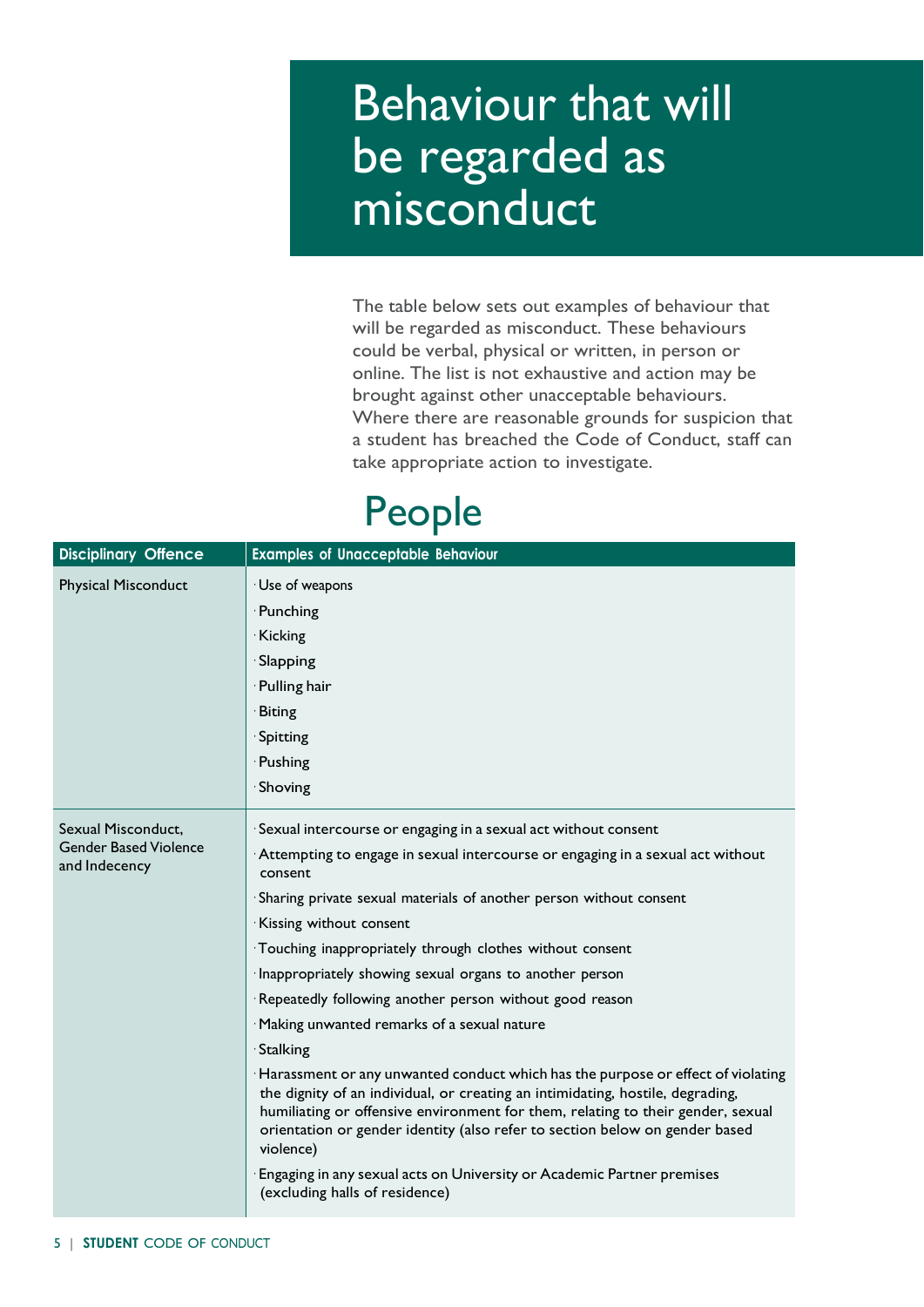# People

| <b>Disciplinary Offence</b>                                             | <b>Examples of Unacceptable Behaviour</b>                                                                                                                                                                                                                         |
|-------------------------------------------------------------------------|-------------------------------------------------------------------------------------------------------------------------------------------------------------------------------------------------------------------------------------------------------------------|
| Abusive, Threatening and<br>Intrusive Behaviour                         | Carrying of weapons                                                                                                                                                                                                                                               |
|                                                                         | Threats to hurt another person                                                                                                                                                                                                                                    |
|                                                                         | Radicalisation of others or sharing information related to extremism                                                                                                                                                                                              |
|                                                                         | Abusive comments relating to sex, sexual orientation, religion or belief, race,<br>pregnancy/maternity, marriage/civil partnership, gender reassignment,<br>disability or age                                                                                     |
|                                                                         | Bullying or victimisation (including cyber bullying)                                                                                                                                                                                                              |
|                                                                         | Acting in an intimidating or hostile manner                                                                                                                                                                                                                       |
|                                                                         | · Use of inappropriate language                                                                                                                                                                                                                                   |
|                                                                         | Repeatedly contacting another person (by phone, email, text or on social<br>media) against the wishes of the other person                                                                                                                                         |
|                                                                         | Vexatious or malicious allegations                                                                                                                                                                                                                                |
|                                                                         | · Unauthorised audio or video recording of staff or students without their<br>knowledge and/or consent                                                                                                                                                            |
| Alcohol, Controlled<br>Substances and<br><b>Prescription Medication</b> | Supplying or being involved in the supply of controlled substances or non-<br>prescribed medication                                                                                                                                                               |
|                                                                         | Supplying or being involved in the supply of alcohol to minors or areas where<br>there is an alcohol ban                                                                                                                                                          |
|                                                                         | · Use of controlled substances on any campus                                                                                                                                                                                                                      |
|                                                                         | Consume alcohol at any time prior to taking part in practical activities                                                                                                                                                                                          |
|                                                                         | · Failure to advise staff of using prescription medication where side effects could<br>pose a risk to the student, other students or staff                                                                                                                        |
| Academic Misconduct                                                     | - Collusion: working with others to complete an assessment when an assessment<br>must be completed by individual students.                                                                                                                                        |
|                                                                         | - Copying from another student (including using ICT to do so)                                                                                                                                                                                                     |
|                                                                         | - Frivolous content – producing content that is unrelated to the assessment in<br>question.                                                                                                                                                                       |
|                                                                         | - Offensive content such as the inclusion of inappropriate, offensive, discriminatory<br>or obscene material in assessment evidence.                                                                                                                              |
|                                                                         | - Inappropriate behaviour during an assessment that causes disruption to others.<br>This includes shouting and/or aggressive behaviour or language.                                                                                                               |
|                                                                         | - Plagiarism: failure to acknowledge sources properly (including self-plagiarism),<br>and/or the submission of another person's work as if it were the student's own.                                                                                             |
|                                                                         | - Cheating: normally through the use of unauthorised aids.                                                                                                                                                                                                        |
|                                                                         | - Being in possession during an assessment of unauthorised materials including<br>(but not limited to) mobile phones, MP3 players, notes.                                                                                                                         |
|                                                                         | - Falsification or fabrication of data                                                                                                                                                                                                                            |
|                                                                         | - Impersonation i.e. pretending to be someone else.                                                                                                                                                                                                               |
|                                                                         | Academic misconduct will normally be investigated through the relevant<br>Academic Misconduct procedure. Incidents may also be investigated under<br>the Disciplinary Procedure, e.g. if they involve unauthorised use of property,<br>threatening behaviour etc. |
|                                                                         | Academic Misconduct may result in the University or Academic Partner making<br>a report to an external awarding body or Professional, Statutory and Regulatory<br>Bodies (PSRB)                                                                                   |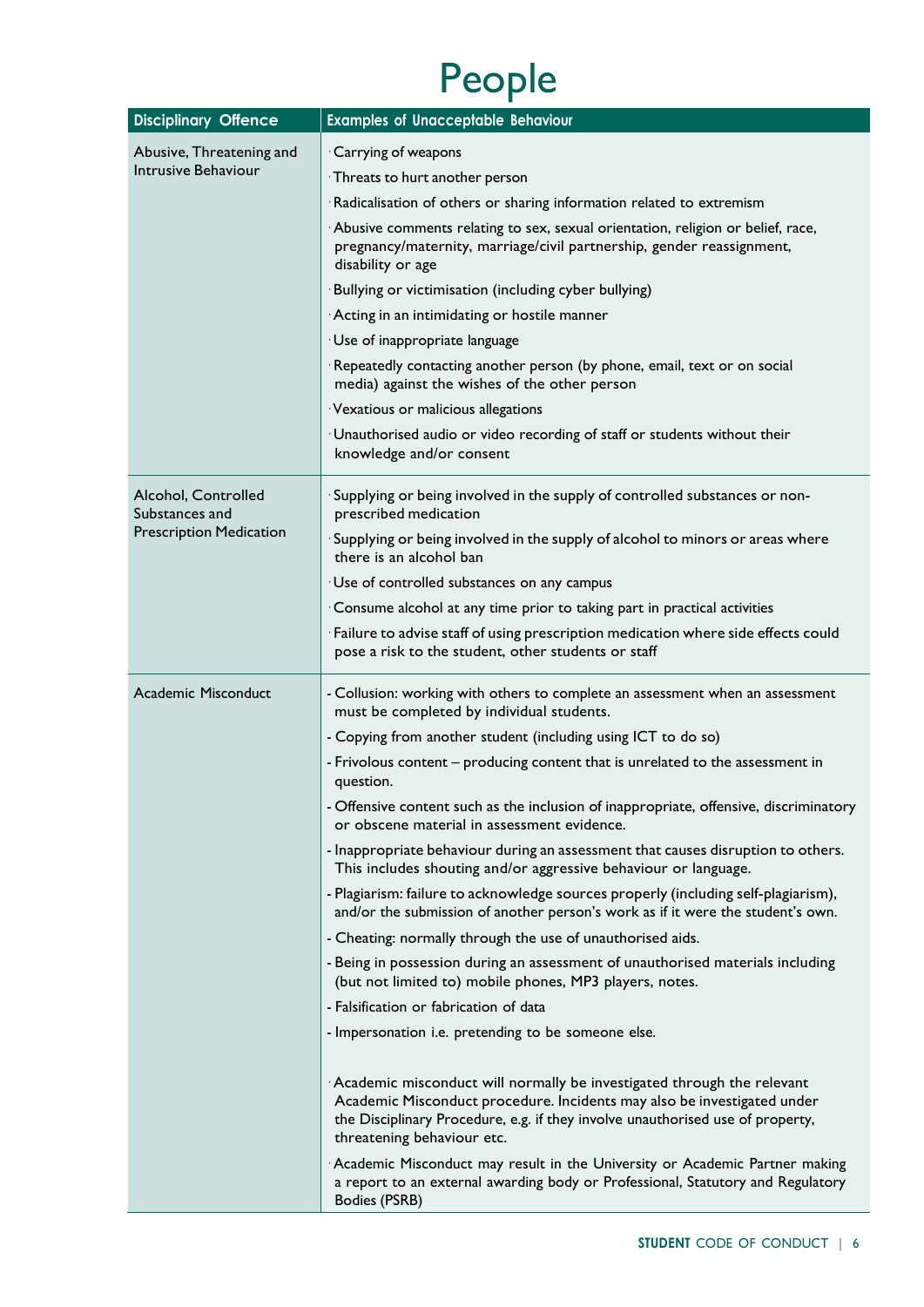## Property

| <b>Disciplinary Offence</b>                  | <b>Examples of Unacceptable Behaviour</b>                                                                                                                                                                                                                                                                                             |
|----------------------------------------------|---------------------------------------------------------------------------------------------------------------------------------------------------------------------------------------------------------------------------------------------------------------------------------------------------------------------------------------|
| Damage to Property                           | . Causing any damage to property belonging to West Highland College UHI and/<br>or the University, including staff and student property                                                                                                                                                                                               |
| Unauthorised Taking or<br>Use of Property    | · Unauthorised entry onto or unauthorised use of West Highland College UHI and/<br>or University premises<br>Taking property belonging to another without permission                                                                                                                                                                  |
|                                              | · Misuse of West Highland College UHI and/or University property (for example<br>computers, workshop and laboratory equipment)                                                                                                                                                                                                        |
| Causing A Health or<br><b>Safety Concern</b> | Behaviour or act causing a health or safety concern to people, animals or the<br>environment<br>· Act/omission/negligence that caused or could have caused harm on Perth<br>College UHI and/or University premises or during activities (for example,<br>interfering with fire safety equipment, smoking cigarettes or vaping in non- |
|                                              | designated areas, misuse of equipment, not following safety protocols)                                                                                                                                                                                                                                                                |

#### **Organisation**

| <b>Disciplinary Offence</b>    | <b>Examples of Unacceptable Behaviour</b>                                                                                                                                            |
|--------------------------------|--------------------------------------------------------------------------------------------------------------------------------------------------------------------------------------|
| <b>Operational Obstruction</b> | Acts/omissions/statements intended to deceive West Highland College UHI<br>and/or the University or to conceal the misconduct of others                                              |
|                                | Disruption of the activities of West Highland College UHI and/or the University<br>(including academic, administrative, sporting and social)                                         |
|                                | Disruption of or interference with the functions, duties or activities of any<br>student or employee or any authorised visitor to West Highland College UHI<br>and/or the University |
|                                | Fraud, forgery, unauthorised use of funds, financial impropriety, including<br>activity related to student support funds, fee waivers, research funds,<br>scholarships etc.          |
|                                | Bribery / attempted bribery                                                                                                                                                          |
|                                | Breach of the Persistent and Vexatious Complaints Policy                                                                                                                             |
| Reputational Damage            | ·Behaviour which has caused damage, could have caused damage or may cause<br>damage to the reputation of West Highland College UHI and/or the University                             |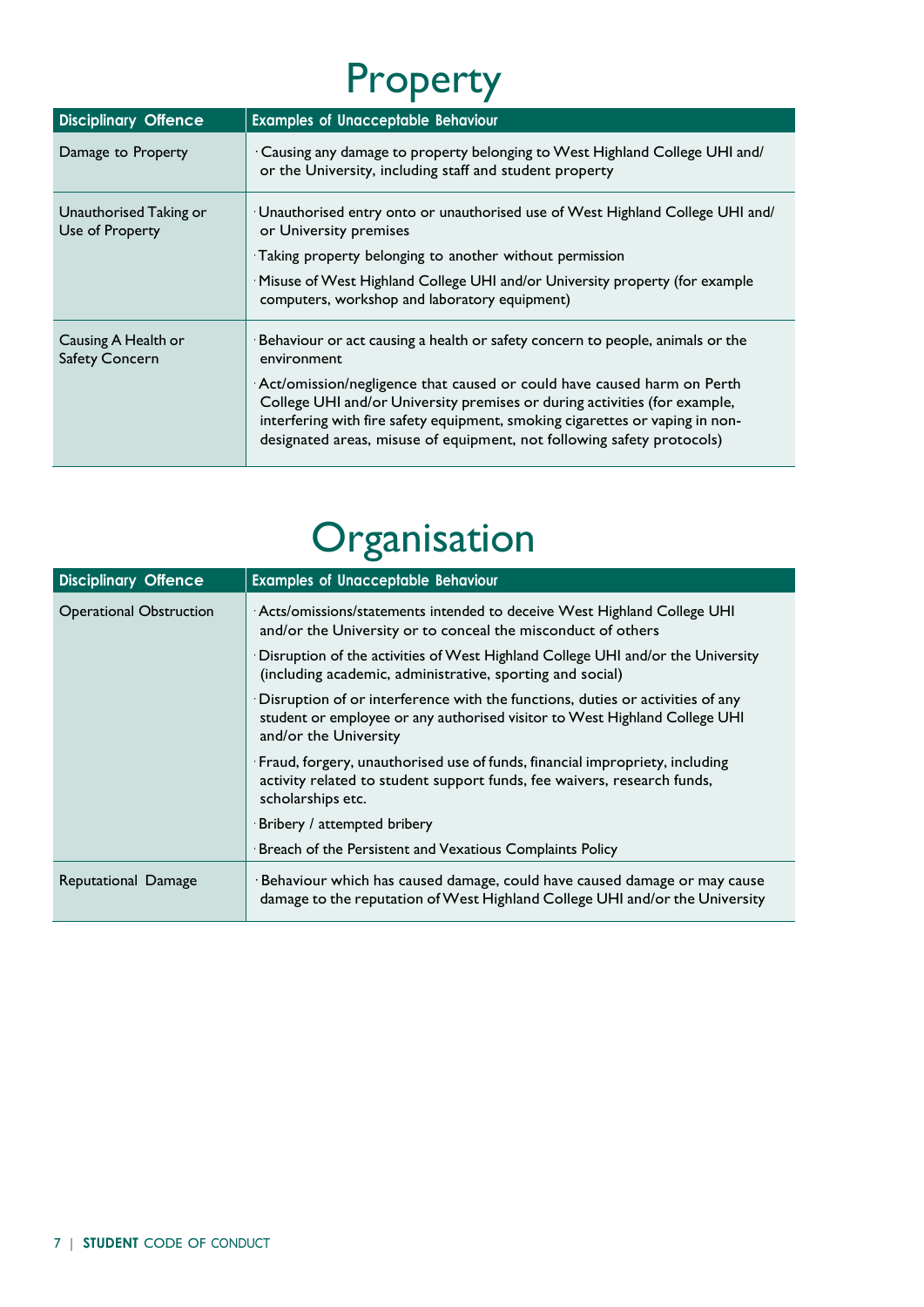#### Gender Based Violence

Gender based violence (GBV) is a function of gender inequality, and is normally an abuse of male power and privilege. It takes the form of actions that result in physical, sexual and psychological harm or suffering or affront to human dignity, including threats of such acts, coercion or arbitrary deprivation of liberty, whether occurring in public or private life.

While it is acknowledged that gender based violence mostly affects women and that predominantly men are the perpetrators, it may impact individuals of any age, gender, sexual orientation, faith or ethnicity.

- Domestic abuse (including coercive control)
- **Stalking**
- Harassment or any unwanted conduct which has the purpose or effect of violating the dignity of an individual, or creating an intimidating, hostile, degrading, humiliating or offensive environment for them, relating to their gender, sexual orientation or gender identity.
- Rape and sexual assault
- Child and childhood sexual abuse
- Commercial sexual exploitation, including prostitution, pornography and trafficking
- Female genital mutilation
- Forced and child marriages
- Abuse by other family members, so called 'honour-based' and dowry-related violence crimes
- Threats of such acts, coercion or arbitrary deprivation of liberty, whether occurring in public or private life

Gender based violence is not condoned by the University or Academic Partners. We are committed to working in partnership with relevant local organisations to support victims of gender based violence, including assisting victims to report suspected crimes to the police. Allegations or incidents of gender based violence may also be treated as a breach of the Student Code of Conduct and relevant procedures followed.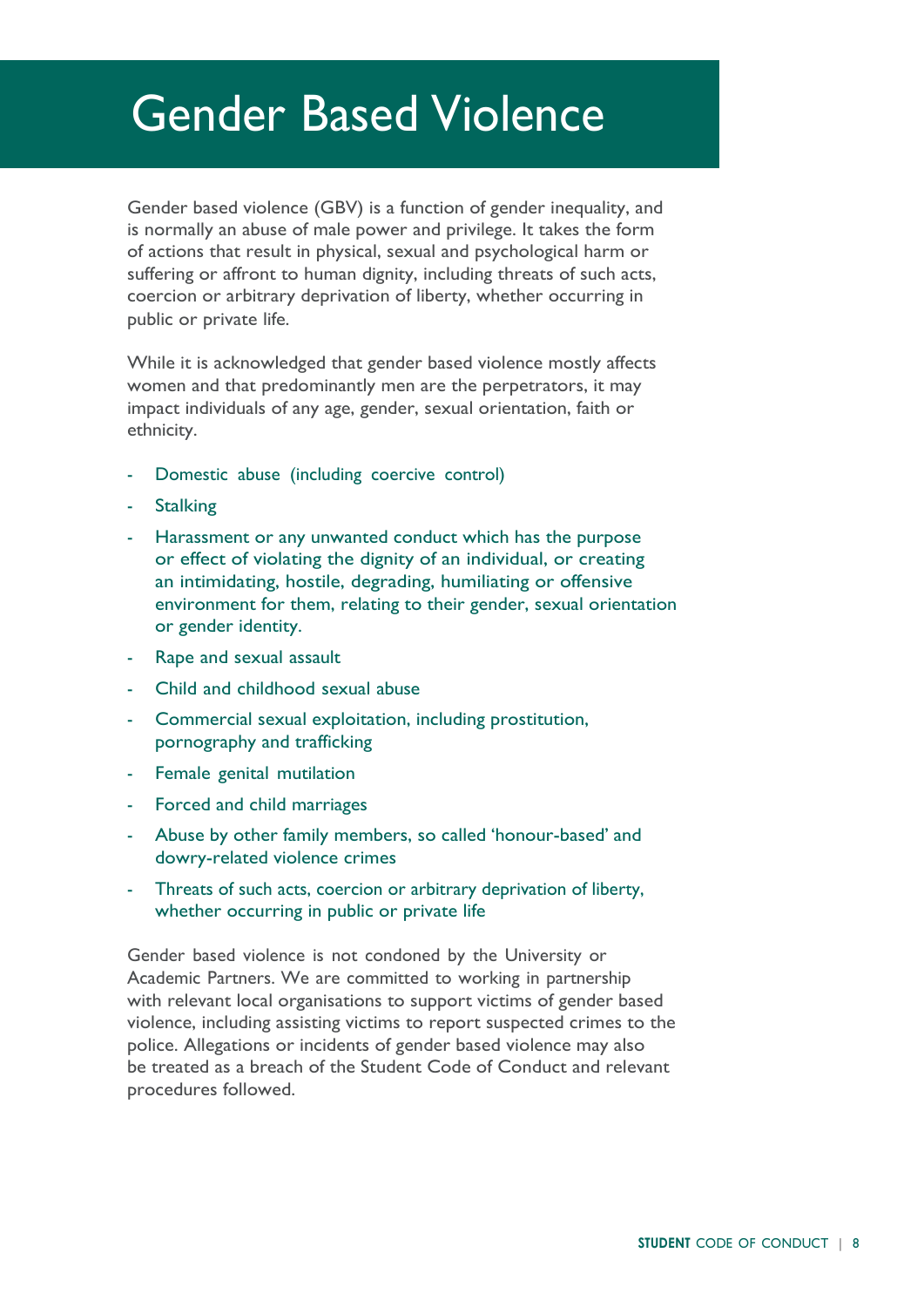#### Precautionary Action

In the event of an allegation of misconduct, a student may be excluded from West Highland College UHI until the investigation is completed if there is risk of harm to themselves, other students or staff. During this time they will be able to continue to study remotely and will receive any student support funds they are entitled to. This precautionary action is not a punishment, but is intended to protect the interests of all parties.

# Disciplinary Action

Following an investigation disciplinary action that may be applied include, but are not limited to: written apology to the aggrieved party; compulsory attendance at a workshop/coaching session; restrictions/conditions on attendance; verbal warning; written warning; fines for wilful damage, theft or nonreturn of equipment; exclusion from the course; deregistration (postgraduate research students); removal of university award; permanent exclusion from the University and all Academic Partners.

The disciplinary action applied will be proportionate and take full account of the individual circumstances of the misconduct.

Multiple or repeated incidents of misconduct may be more serious than a single act of misconduct, and previous incidents may be taken into account when determining what disciplinary action should be applied.

Depending on the disciplinary action applied, students risk losing entitlement to student support funds and may be liable to pay their tuition fees in full.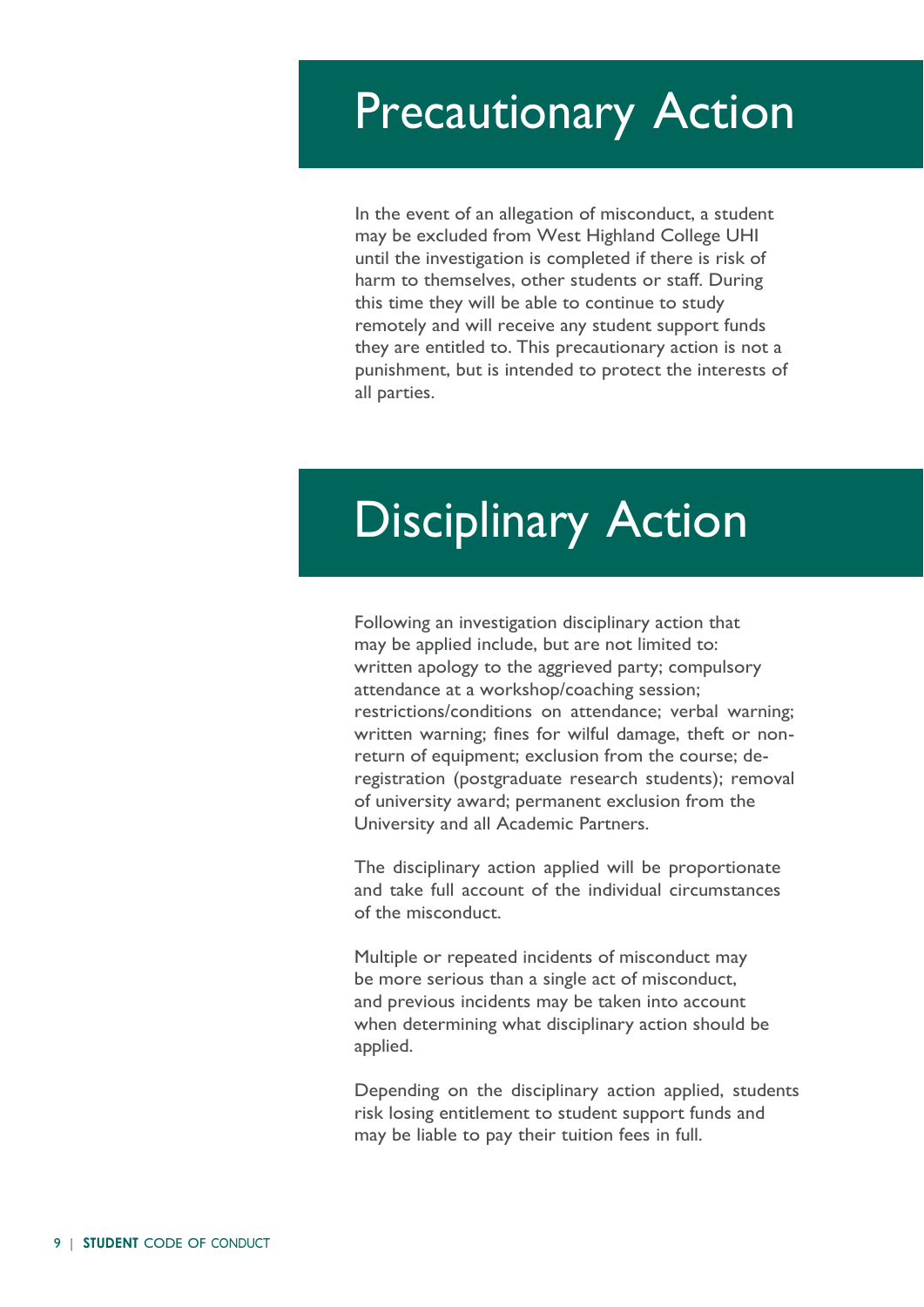## Alleged misconduct which may constitute a criminal offence

Where alleged misconduct may constitute a criminal offence, West Highland College UHI, University and Academic Partners will use the following principles:

- 1) The criminal process will take priority and any internal disciplinary procedure will be suspended until further guidance is received from the police.
- 2) Precautionary action will be considered using the Safeguarding Lead Procedures. This involves a risk assessment which may result in reasonable and appropriate action being taken e.g. imposition of conditions, exclusion from some or all West Highland College UHI ,University or Academic Partner premises, and/or removal of access to services.
- 3) Where necessary, appropriate support will be provided to all parties involved in the incident.
- 4) Irrespective of the outcome of the criminal process West Highland College UHI, University and Academic Partners may consider the alleged misconduct as an internal disciplinary matter.

With respect to 4), where a student is convicted of or cautioned or warned for a criminal offence, this may be relied upon as evidence in any disciplinary proceedings provided that the circumstances leading to that conviction are directly relevant to the allegation. Any sentence or order pronounced by a court may be taken into account in the imposition of any sanction.